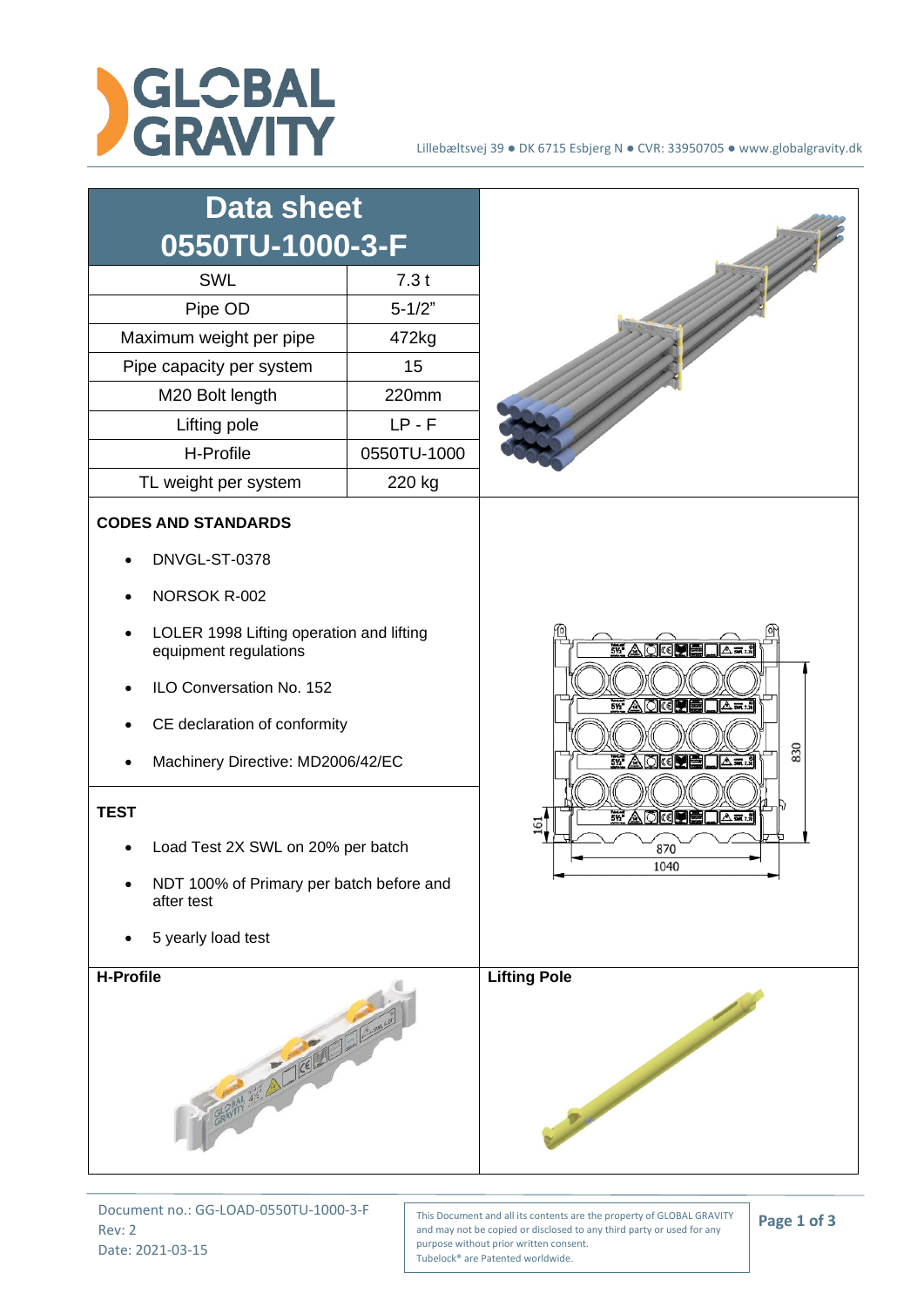

**SINGLE SYSTEM (15 JOINTS)**

830

#### Lillebæltsvej 39 ● DK 6715 Esbjerg N ● CVR: 33950705 ● www.globalgravity.dk

# **Stacking**

| Sketch                                                                          | Systems<br>Stacked | Height<br>(mm) | Joints | Support<br>Required | Truck | <b>Boat</b> | Rig | Yard |
|---------------------------------------------------------------------------------|--------------------|----------------|--------|---------------------|-------|-------------|-----|------|
|                                                                                 |                    | 830            | 15     |                     | х     | v           | х   | х    |
| в                                                                               |                    | 1600           | 30     |                     |       |             |     | х    |
|                                                                                 |                    | 2370           | 45     |                     | (x)   |             |     | х    |
|                                                                                 |                    | 3130           | 60     |                     |       |             |     |      |
|                                                                                 |                    | 390            | 75     |                     |       |             |     |      |
| All sketch dimensions in mm<br>$(x)$ : Depending on Truck set-up and regulation |                    |                |        |                     |       |             |     |      |

## **3 SYSTEMS STACKED**



**2 SYSTEMS STACKED (30 JOINTS)** 1450 **GOO** 





Document no.: GG-LOAD-0550TU-1000-3-F Rev: 2 Date: 2021-03-15

ADKU BOARD

This Document and all its contents are the property of GLOBAL GRAVITY and may not be copied or disclosed to any third party or used for any purpose without prior written consent. Tubelock® are Patented worldwide.

**D E** 

### **Page 2 of 3**